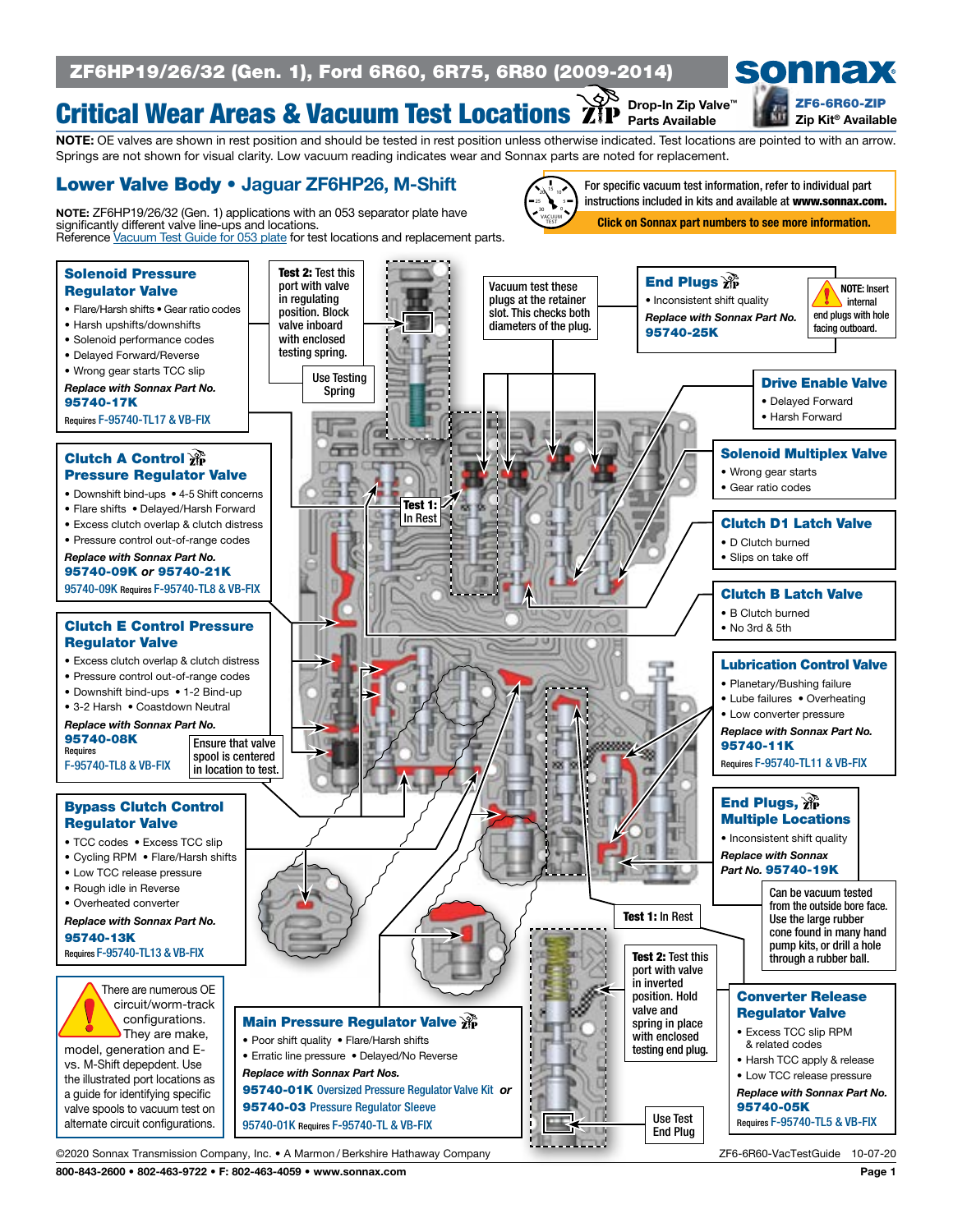## ZF6HP19/26/32 (Gen. 1), Ford 6R60, 6R75, 6R80 (2009-2014)

#### Critical Wear Areas & Vacuum Test Locations Drop-In Zip Valve™ Parts Available



Zip Kit® Available

NOTE: OE valves are shown in rest position and should be tested in rest position unless otherwise indicated. Test locations are pointed to with an arrow. Springs are not shown for visual clarity. Low vacuum reading indicates wear and Sonnax parts are noted for replacement.

## Upper Valve Body • Jaguar ZF6HP26, M-Shift



For specific vacuum test information, refer to individual part instructions included in kits and available at www.sonnax.com.

Click on Sonnax part numbers to see more information.



©2020 Sonnax Transmission Company, Inc. • A Marmon / Berkshire Hathaway Company Zecta and Museum ZF6-6R60-VacTestGuide 10-07-20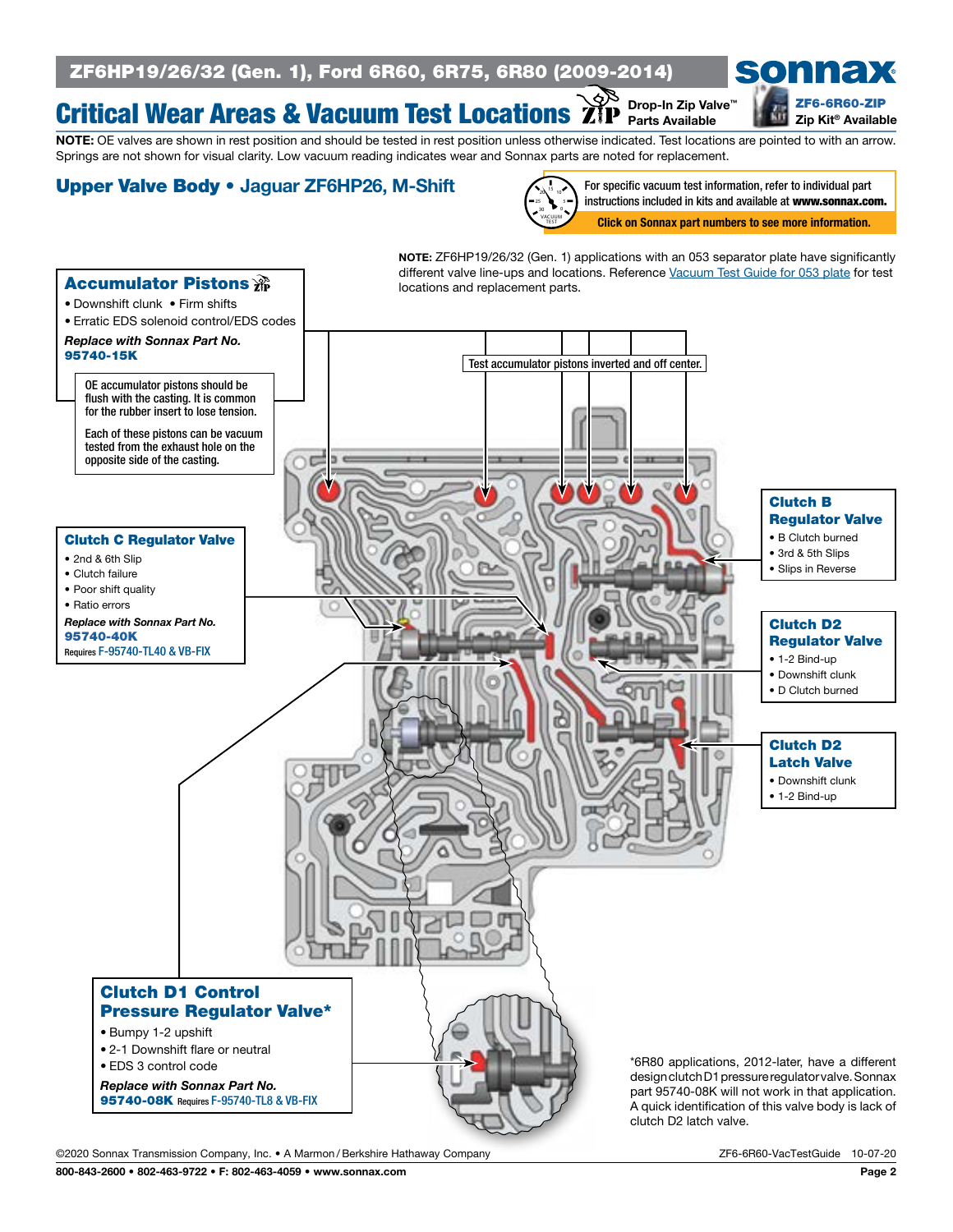sonnax

# OE Exploded View

may not be present.

NOTE: Depending upon vehicle application, the OE springs shown

| <b>Lower Valve Body Descriptions</b> |                                                        |  |
|--------------------------------------|--------------------------------------------------------|--|
| I.D No.                              | <b>Description</b>                                     |  |
| 101                                  | Manual Valve                                           |  |
| 102                                  | <b>Lubrication Control Valve</b>                       |  |
| 103                                  | Converter Release<br><b>Regulator Valve</b>            |  |
| 104                                  | Main Pressure Regulator Valve                          |  |
| 105                                  | <b>Bypass Clutch Control</b><br><b>Regulator Valve</b> |  |
| 106                                  | <b>Clutch E Latch Valve</b>                            |  |
| $107**$                              | <b>Clutch E Control</b><br>Pressure Regulator Valve    |  |
| 108                                  | Clutch A Control<br>Pressure Regulator Valve           |  |
| 109                                  | Delay Accumulator Piston                               |  |
| 110                                  | Solenoid Multiplex Valve                               |  |
| 111                                  | Drive Enable Valve                                     |  |
| 112                                  | Clutch D1 Latch Valve                                  |  |
| 113                                  | Solenoid Pressure<br><b>Regulator Valve</b>            |  |
| 115                                  | Clutch B Latch Valve                                   |  |
| 116                                  | Clutch A Latch Valve                                   |  |



\*\*NOTE: ZF6HP19/26/32 (Gen. 1) applications with an 053 separator plate have significantly different valve line-ups and locations. Reference [Vacuum Test Guide for 053 plate](http://www.sonnax.com/pdfs/160-zf6hp19-26-32-gen-1-with-053-separator-plate-vacuum-test-guide) for test locations and replacement parts.